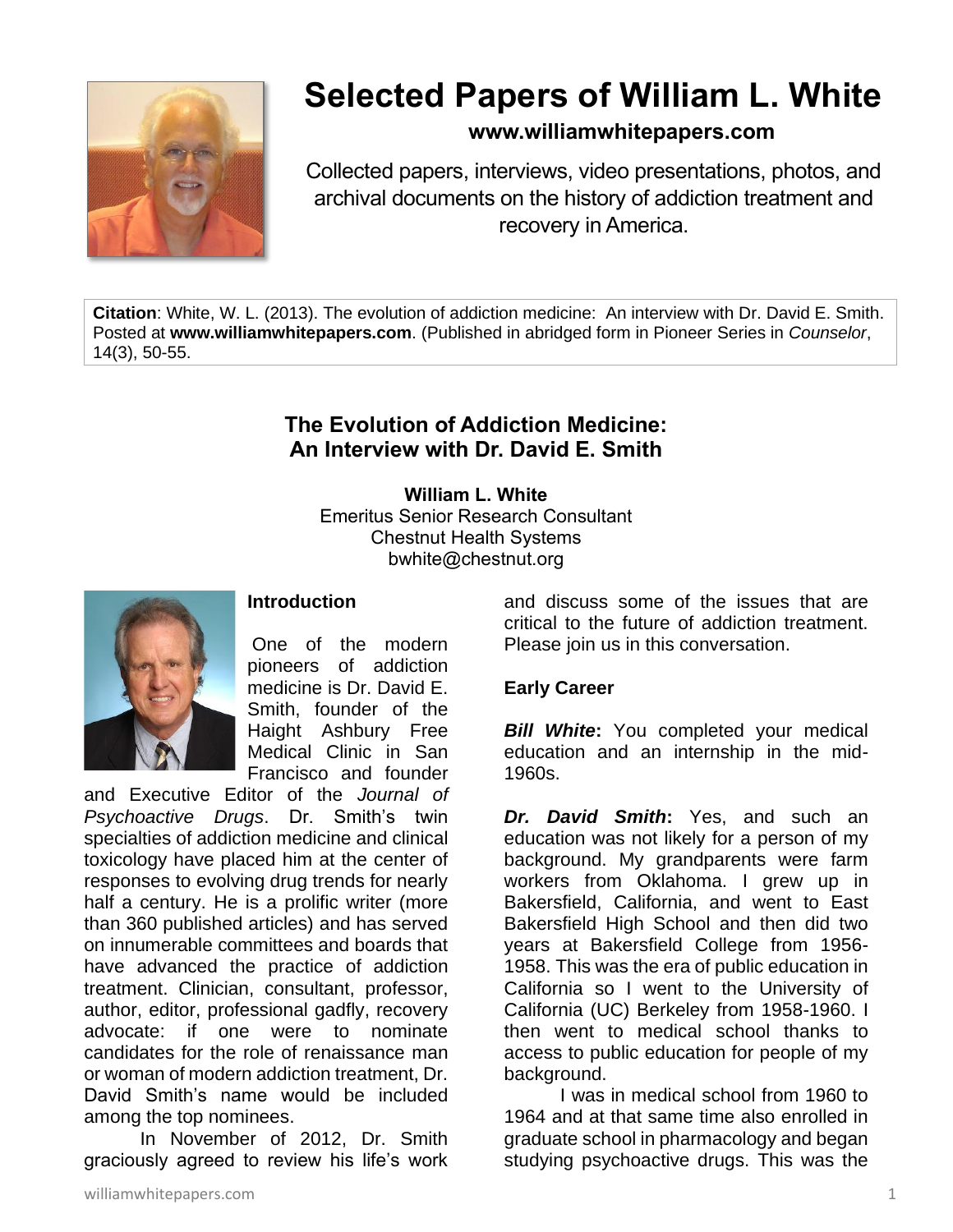early days of psychedelic drug research. I then interned at San Francisco General Hospital and did a two-year post-doctoral fellowship in medical toxicology studying diseases caused by drugs. I also ran the alcohol and drug abuse screening unit and was on the clinical faculty at UC San Francisco. That was the era (1965-1967) of the hippies coming to the Haight Ashbury district of San Francisco, which borders the UC Med Center. I was doing clinical work treating addiction at San Francisco General and would then come home at night and see the whole hippie and psychedelic explosion—Ken Kesey, the Grateful Dead, and Jefferson Airplane—as described in Tom Wolfe's *Electric Acid Kool-Aid Test.*

At San Francisco General, I began to see the bad trips on LSD coming into the ER, but when I was out in the community, I would see how people within the street culture responded when somebody had a panic reaction to LSD. They did a better job of it than we were doing in the ER. That's when we began to refine talk down procedures as a response to adverse LSD reactions. Since those early days, we've seen literally thousands of bad trips on LSD, including following them up for 40 years. These supportive talk-down procedures came by observing the culture and translating it into a medical setting. This was also the civil rights era and "power to the people." I took LSD myself and stopped drinking and bought a green VW bus. It was in this turbulent context that I started a free medical clinic— 24 hours a day, seven days a week, and without malpractice insurance. That was the beginnings of the Haight Ashbury Free Clinic. It was funded by rock and roll.

Initially, we saw bad LSD trips. Then it switched to speed and then to heroin and it got very violent following the speed epidemic. And then in the 1970s, the Vietnam vets started coming to our clinic, and that's when we started getting federal grants. This was interesting because in the 1960s, it was basically illegal for a physician to treat an addict with a prescription drug, but today it's very hard to get arrested in San Francisco unless you smoke a cigarette in a restaurant. So we were detoxing about a hundred addicts a day. Outside of San Francisco, they arrested a doctor for detoxing an addict on Valium. The physician was Dr. Jess Brown, who later became a delegate to the American Medical Association (AMA). I was an alternate delegate for addiction medicine and our early collaboration marked the beginnings of the California Society of Addiction Medicine. This was before there was a formal field of addiction medicine.

**Bill White:** Could you describe what medical education physicians received about addiction during that pre-addiction medicine era?

*Dr. David Smith: There was nothing when I* was in medical school. There was a Dr. Earl Marsh, an obstetrician/gynecologist who was in the Big Book of AA. He gave a lecture on alcoholism when he was a professor based on his own recovery experiences, but such lectures were the exception. Medical education on addiction was essentially nonexistent, and addiction was not considered a disease within the medical community. When I started the Haight Ashbury Clinic, we started with the philosophy that healthcare was a right, not a privilege and that addiction was a disease. Our position was that an addict has a right to treatment. That basically came out of Narcotics Anonymous, which was very influential in California at that time.

But the Vietnam vets helped change that. The decade of the 1970s was the finest hour in terms of government addiction policy. That's when the career teacher program was initiated that began modern physician education on addiction. Before then, we were just seen as a bunch of radical hippie doctors treating addiction out on the west coast. In the 1970s, you saw Dr. Jerry Jaffe's ascendance to the Special Action Office on Drug Abuse Prevention, which later morphed into the White House Office on Drug Policy, NIAAA, and NIDA. Dr. Jaffe, Dr. Bob DuPont, Dr. Sidney Cohen, and other pioneers began to dominate public policy discussions. That was when we began to first come together as a field.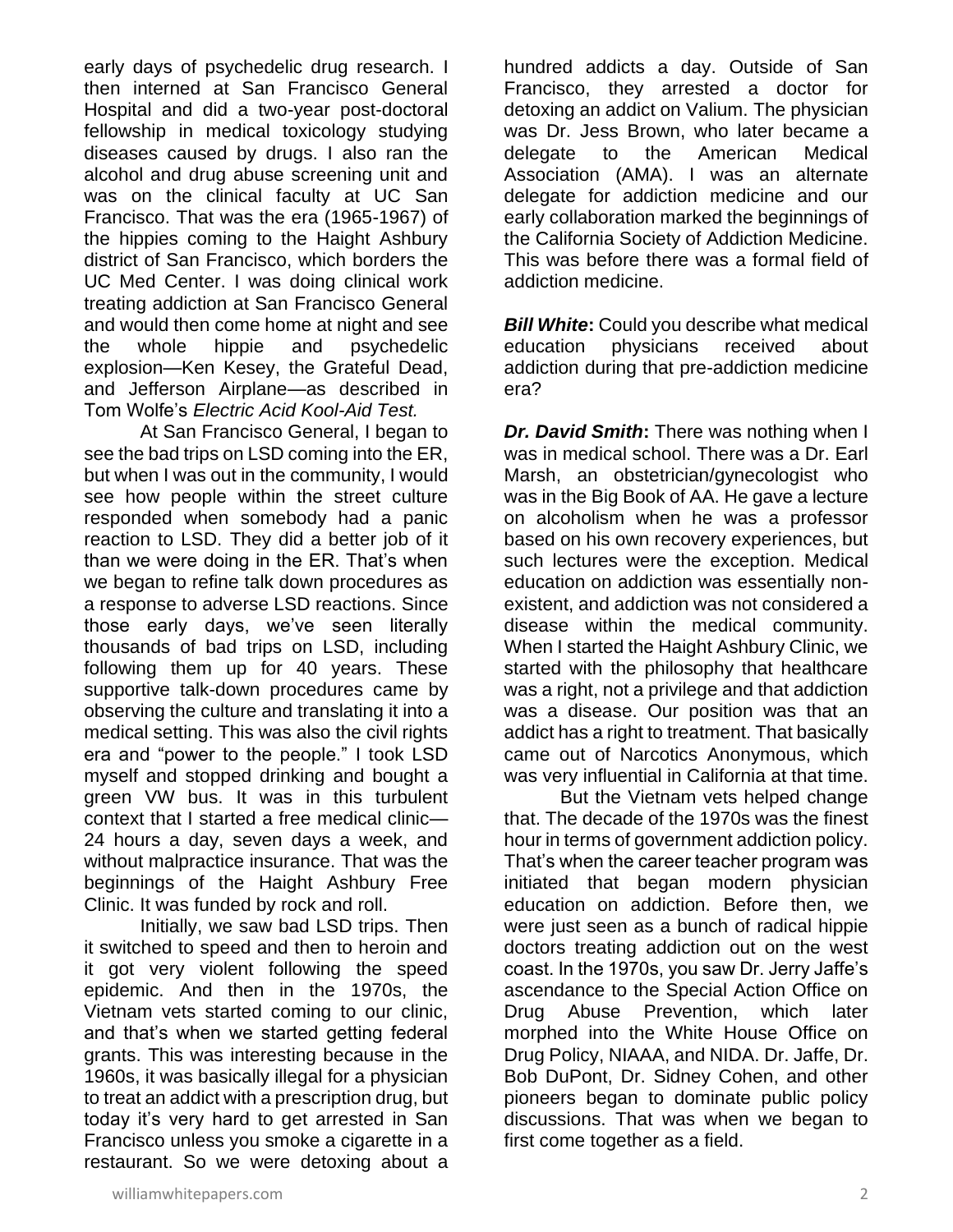# **The Evolution of Addiction Medicine**

*Bill White:* You've now lived through more than four decades of addiction treatment. How would you describe the evolution of that treatment over the course of your career?

**Dr. David Smith:** I think the overriding scientific point is how much we've learned about the brain and its role in addiction. My career began in 1962 when I was doing research in pharmacology as a student where I did drug trials where we administered Narcan to prison volunteers. Some of the subsequent top professors in pharmacology evolved out of these UCSF studies. The Department of Pharmacology was the big lead in clinical pharmacology and that was the first time I ever saw an addict. I remember him saying, "The rush of heroin is 100 times better than an orgasm and as soon as I get out of jail I'm gonna use again." That was my first exposure to the power of addiction.

To put this in a broader context, this was the time Narcotics Anonymous was beginning to first grow with its emphasis on addiction as a disease, and you could also read in AA literature about alcoholism being a condition of body and mind. These experiential understandings were the beginnings of what would become the brain science that has evolved so dramatically in recent years. In the 1960s, we didn't even know about opiate receptors or endorphins; we just knew there was something there. So, jump forward 30 years and you have the National Institute of Drug Abuse declaring that addiction is a brain disease. Now the whole treatment field is based on addiction as a brain disease. And the neuroscience of all brain diseases from Alzheimer's to Parkinson's to addiction is one of the most exciting areas of clinical research.

We were involved early in studying and treating addiction, but when I look back at our knowledge base, we were on the right track, but our understanding was very primitive.

AA should embrace these scientific changes because the first mentions of this really were allergy of body and compulsive of the mind. That's simplistic, primitive language but it's the right language. The Big Book of AA has the kernels of this whole addiction is a brain disease concept. And then all of science comes along and validates it.

*Bill White:* Do you see the work you and others did on the west coast in the 1960s as part of the critical roots of modern addiction medicine?

*Dr. David Smith***:** Yes. The modern field of addiction medicine began in the 1960s. The forerunner to that was the alcoholism movement, of which AA and the National Council on Alcoholism were important parts. The beginnings of the modern field of addiction medicine go all the way back to the 1930s with AA.

*Bill White***:** What do you think are some of the major milestones in the evolution of addiction medicine since that early period?

*Dr. David Smith***:** Well, the most important was acceptance of addiction medicine by the mainstream medical community. That was the most important. Let me put this in context. I was just over at a Haight Ashbury Free Clinic meeting with the Medical Society and we were going over some historical notes. The fellow from the Medical Society reminded me what had happened when I started the Haight Ashbury clinic. I got a call from my malpractice insurer that said, "I didn't know that you were treating those weirdoes. I'm going to cancel your malpractice insurance." Similarly, my professor of medicine said, "David, where did you go wrong? You were always such a promising young medical student." In other words, I was a rising star in the academic community at UCSF and San Francisco General, but the perception was that I'd gone off the deep end because of my desire to treat addiction and to treat hippies having bad LSD trips. We were outside the realm of mainstream medicine. Ours was not a legitimate area of medical practice.

That starts shifting in the 1970s when Douglas Talbott started conceptualizing this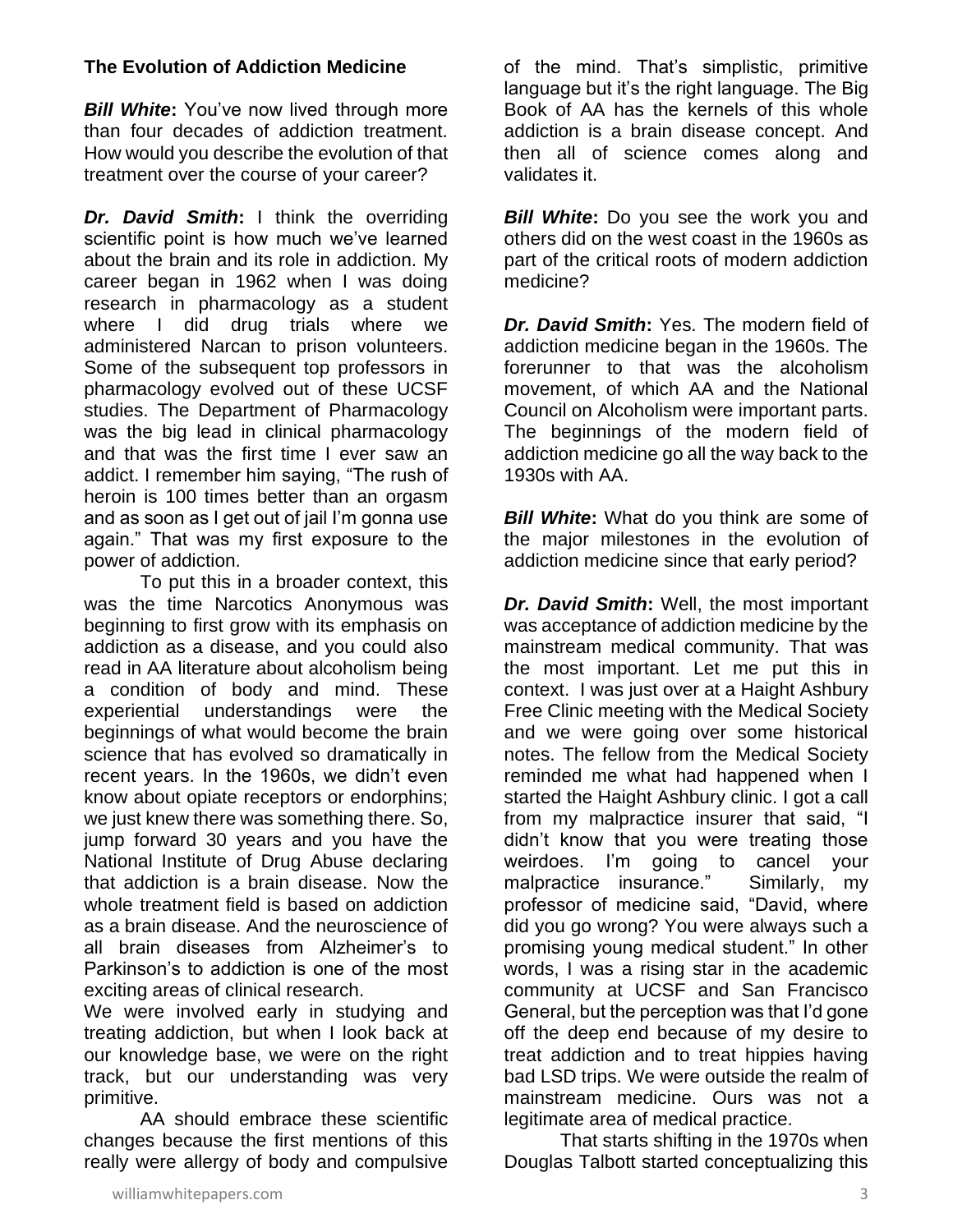specialty, which was then called "addictionology"—an important but now outof-date term— and the early work of the New York Society of Alcoholism. In 1980, we had a historic meeting. I've still got the photo on my wall of addiction medicine leaders from around the country coming together at the Kroc ranch to form this national society. It was funded by the Kroc Foundation. We conceptualized a national battle plan, and then they came up with a compromised name, which was "the American Society of Alcoholism and Other Drug Dependencies" because the people from New York had promised Marty Mann and Ruth Fox that alcoholism would remain in the organizational title.

We went to the AMA to present ourselves as the American Society of Alcohol and Other Drug Dependencies (AMSAODD). As it turns out, the 24<sup>th</sup> specialty approved by AMA was emergency medicine, so I suggested the term "addiction medicine," which would underscore its medical focus. That name was designed to get the mainstream of medicine to accept it and that clicked. In other words, the concept was the same. The evolution was the same. The science was the same, but changing the language helped addiction medicine's acceptance and its growth around the world. (We did have a lot of opposition from traditional psychiatry through that process since we were a multi-specialty society.)

The language shift set the stage for addiction medicine to evolve now to the American Board of Addiction Medicine—a board-certified specialty. So it was a very complex, long-term strategy—basically a lifetime of work—that is now manifested in healthcare reform and parity. You can't have parity for a disease that you don't believe is a disease; it all starts with the disease model of addiction. And you can't have parity for a specialty if you don't believe that specialty is legitimate. The American Society of Addiction Medicine has since become the big driver for all kinds of advancements, including the ASAM Patient Placement Criteria. We have all these young physicians and nursing students and health educators embracing this legacy who did not live

through this radical period that created the field they are now entering.

*Bill White:* I'm very interested in the fact that addiction medicine really began in the community outside of traditional medical institutions, and with the new healthcare reforms, it seems like there's a push to move medicine back into the community. Does that fulfill part of your early vision of how medicine should be practiced?

*Dr. David Smith***:** Oh yes. A communitybased approach to medical and addiction treatment, that's what the Haight Ashbury Free Clinics was all about. We had a medical section. We had a drug detoxification section. We had psychological services. We still all do the medical services now at the Haight Ashbury Clinic—Walden House they've recently merged to become the largest nonprofit in the state with about 4,000 client visits a day. This new entity is now known as HealthRIGHT 360. Now, it turns out that most of the patients are being diverted from the criminal justice system. I think we're seeing a paradigm shift toward diversion of addicts from the criminal justice system into the treatment system. This is a step toward medicalization after the era of criminalization in California that overcrowded the prisons. Now we are starting to see a diversion back to the community level with various types of rehab services. In this shift, addiction medicine needs to be available in every community.

*Bill White*: You also extended addiction medicine far beyond traditional treatment services—I'm thinking of the pioneering work in rock medicine and all the other broader educational activities in the community, which really took medicine into the heart of the community.

*Dr. David Smith***:** Yes, we have our origins rooted in taking care of concert-goers and the hippies that came to the Summer of Love in 1967. That is why we received such early support from Bill Graham, the Fillmore Auditorium, and the musicians of that era. That early work evolved into this large Rock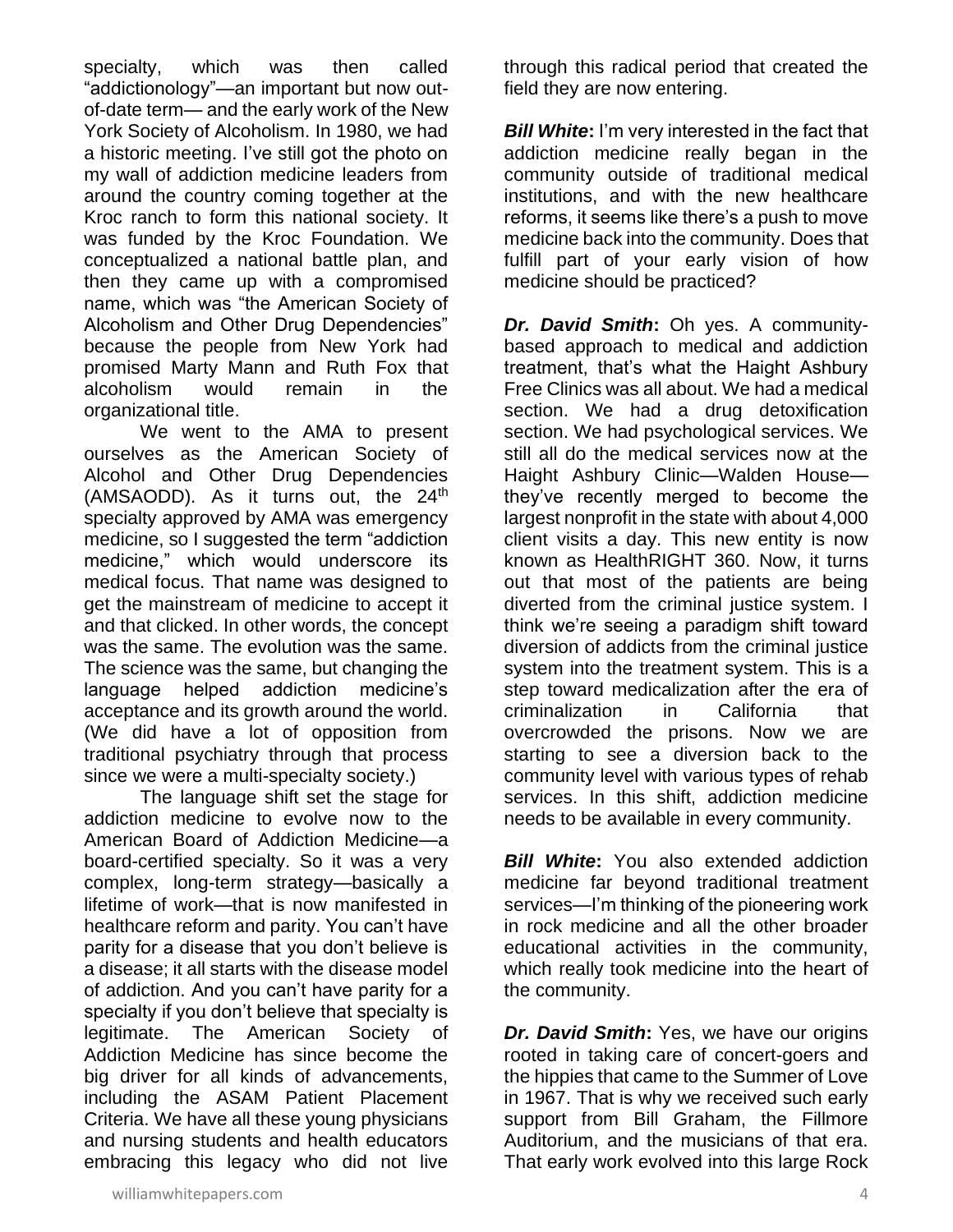Medicine service where we do medical support for 750 concerts a year with a thousand medical volunteers—a whole new generation of EMTs, nurses, pharmacists, physicians, residents. They get exposed to the free clinic philosophy and the free clinic way of delivering healthcare. We now do large event medicine. We did it for the San Francisco Giants World Series parade and the San Francisco 49er games. I have my picture with the Chief of Police and the Fire Department Chief. We've become part of the DNA of San Francisco because we take care of the medical and drug emergencies on site. They don't have to go to the emergency room unless it's very serious. We've saved the city millions of dollars through decreased emergency room visits.

#### **The Role of Medications in Addiction Recovery**

*Bill White***:** You talked earlier about the explosion in our understanding about neurobiology of addiction. Could you talk about the evolving role of medication in addiction treatment?

*Dr. David Smith***:** In the beginning, there were very few medications for addiction treatment. In the 1960s, we introduced the Smith and Wesson technique of phenobarbital substitution to manage opiate detoxification that is now widely used for outpatient detox. But then the new brain science spurred the evolution of new pharmacotherapies, beginning early with the debates between drug-free treatment and methadone maintenance, which is a very simplistic division. Now the trend is toward medication-assisted treatment and the integration of pharmacotherapy and psychosocial recovery support. These entrenched cultures have to modify their philosophies based on scientific evidence and the improved outcome for patients. I'm very committed to 12-step recovery, but there are a number of patients that require medication-assisted treatment, including buprenorphine, naltrexone, and all the new pharmacotherapies that are coming down the line. It's going to take a long time for the

field to adjust because we're not talking about a medication or psychosocial recovery. We're talking about the integration of pharmacotherapy and psychosocial recovery based on the needs of the patient.

*Bill White***:** You mentioned earlier the recent merger between the Haight Ashbury Free Clinics and Walden House. If I remember right, Walden House was among the first of the early therapeutic communities to integrate methadone. Do you see such integration of medication and psychosocial support as the future of addiction treatment?

*Dr. David Smith***:** Yes, I do. That's what we presented at the last American Society of Addiction Medicine meeting. Ken Roy, head of the treatment program in New Orleans; Mike Miller, the past president of ASAM from Wisconsin; and I wrote an article suggesting that this type of integrated model is the future. I see this type of integrated, community-based care completely aligned with the future direction of health care reform. In fact, I think moving in that direction through the merger of the Haight Ashbury Free Clinics and Walden House saved both organizations.

# **Recovery Mutual Aid and Chronic Disease Management**

*Bill White*: Let me take you to another area of your expertise. You're one of the earliest addiction medicine specialists to get very interested in the role of mutual aid groups in long-term addiction recovery. Do you think physicians are becoming more supportive of such participation by patients with a history of addiction?

*Dr. David Smith***:** Well, medical groups like to focus on models that they understand and then try to integrate these models into the addiction and recovery areas. So, for example, I had prostate cancer surgery in 2006, and one of the things that my care team promoted was a prostate cancer support group. In the oncology unit, they have cancer support groups all over the place. Well, it turns out historically that such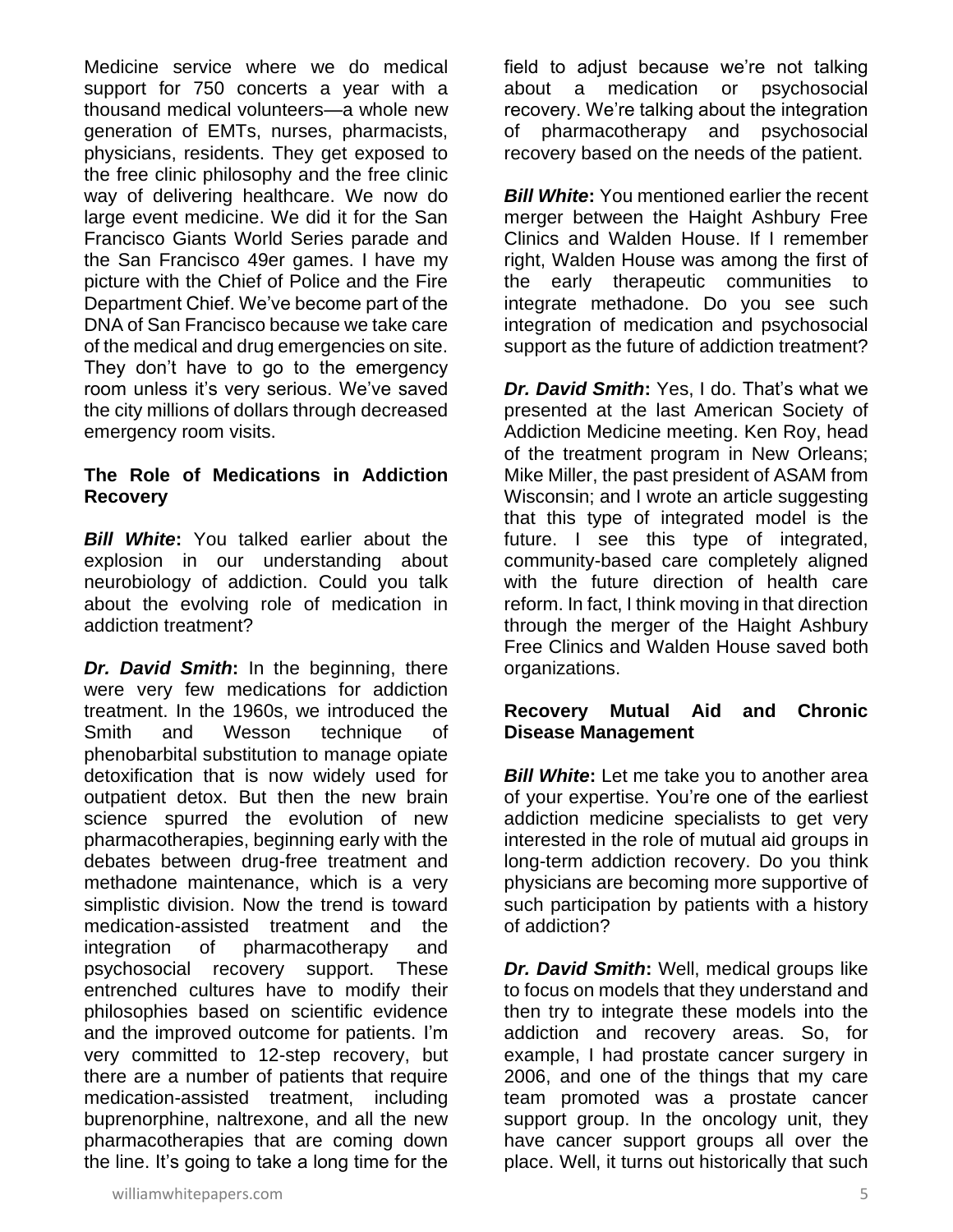groups were based on mutual self-help developed by AA. Promoting patient involvement in recovery support groups will increasingly be understood by physicians within the context of chronic disease management. That change is already underway. And you've got this whole obesity epidemic. Part of the treatment is pharmacotherapy and part of it is psychosocial. Management of any chronic disorder must have a psychosocial component of which mutual self-help is important. It's interesting that in this sense, AA has not just impacted management of alcoholism and addiction, but all of medicine.

# **Tracking Drug Trends for Half a Century**

*Bill White***:** Your list of publications over the past 45 plus years constitutes a chronology of modern drug trends. Are there any principles you have found to make sense out of these ups and downs and cycles?

*Dr. David Smith***:** Well, one of the things we found early on was that people who just used psychedelics could function quite well for a very long time and still do today. The problem was when they got into speed and heroin and other drugs. We need a better understanding of why people do or do not migrate to this broader pattern of more destructive drug use. I find this out, interestingly enough, from AA groups, where someone says, "Yeah, I took LSD. It was good. It was great. No big deal" or the ones who say, "Well, I had this spiritual experience." Well then, the question is: "Why did you then get into speed and heroin and alcoholism?" This all seems to be a mix of cultural components, peer pressure, pharmacological optimism, and genetics. Many wish they could have stayed with that LSD experience and not gone further.

The other things that become clear looking back are these drug cycles repeat themselves.

You know, there has been great concern about the methamphetamine epidemic of recent years. Well, the speed epidemic happened a long time ago on the West Coast. But it also has become clear that politicians support particular concepts depending on the region of the country that it hits. It's when the speed epidemic hit the southeast, southwest, and the rural areas that they said, "Well, that's our constituency. We better get serious about it." And then it came off as a new thing. Well, it wasn't a new thing. It was a cycling of a terrible epidemic of amphetamine use in the 1960s and early 1970s.

*Bill White***:** I remember with that first epidemic that many migrated into heroin addiction and alcoholism, and we're seeing the same thing following this latest surge in methamphetamine use.

*Dr. David Smith***:** Exactly. There are these massive drug cycles. It's part of the brain, part of the person, and part of the social context of drug use. But the point of it is these cycles, the uppers and downers, are universal. And now that they're being legitimately studied, I think we need to return to an era of legitimate study of psychedelics. Because all the psychedelic drug research that was good happened in the early 1960s.

*Bill White***:** The drug surges you've witnessed were often accompanied by public panic, and you were often called in by the media in the midst of that panic. Do you have any thoughts for others about the media in the context of public hysteria?

*Dr. David Smith***:** Well, you can tell I'm a firm believer in understanding the cycles and the history and not panicking while trying to stay focused on meaningful public policy. If you think that this is the first time something has happened, you tend to get overwhelmed and think that there is nothing that you can do about it. But that's the value of the field of addiction medicine. It's like infectious disease. A new infectious disease comes along. There may be new parts of it that you have to deal with, but you have a history of dealing with infectious disease and public health approaches and you know all sorts of policy and treatment options that are based on sound scientific evidence that will best respond to it.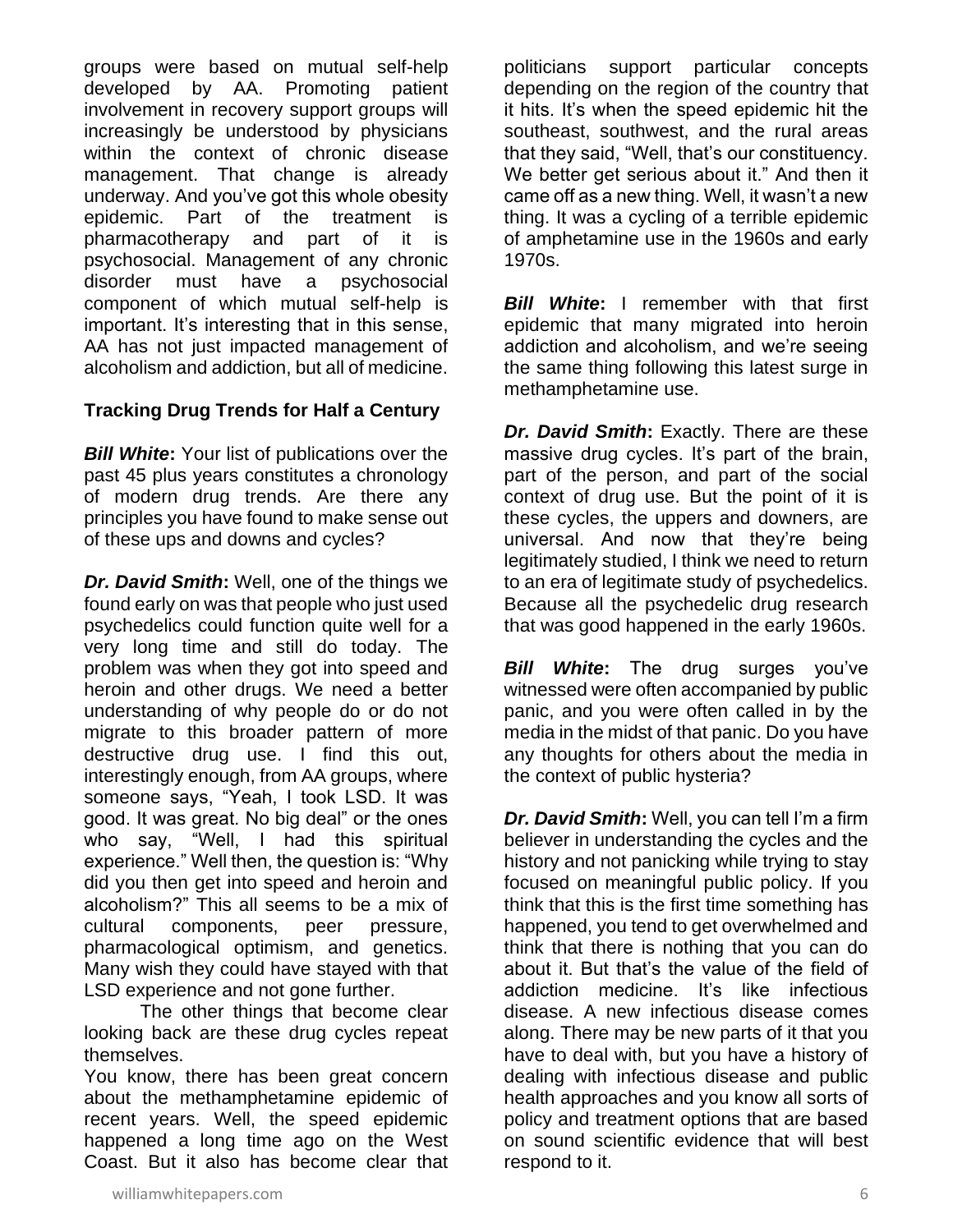I'm hoping we are moving out of the criminalization era in addiction. Throwing everybody in jail didn't work. It didn't help much, and it hurt a lot. We have to have a balance between incarceration and public safety and treatment and rehabilitation, and we now have models for understanding that, which is going to be crucial for vets coming home and people coming out of the criminal justice system.

#### **The Journal of Psychoactive Drugs**

*Bill White***:** One of the many contributions you've made in terms of influencing public policy and the practice of addiction treatment was founding *The Journal of Psychoactive Drugs*. Could you talk a bit about the journal and the role you feel it's played in modern addiction treatment?

*Dr. David Smith***:** Well, again, that also came out of that 1960s era. We had formed a psychopharmacology study group to conduct objective studies of psychoactive drugs because of all that was happening in the Haight. At the same time, we were seeing all this hysteria nationwide, particularly about marijuana. You know, I'm in recovery myself, and I'm a grandparent so I'm not a big advocate of marijuana, but I would see this just total nonsense being presented about marijuana and LSD. It was just not scientifically sound and the drug consumer population was viewing all of it like it was a Reefer Madness campaign designed to scare but not inform. They didn't believe anything. We became an objective source of information, and that was the beginning basis of the *Journal of Psychedelic Dru*gs. It was around psychedelic drugs because that was where most of the misinformation was and then as the drug culture changed, we evolved into the *Journal of Psychoactive Drugs*. It still fulfills that function. It is a very small operation and remains the oldest addictionrelated journal focused on drugs other than alcohol.

We're all getting old and it's now published by Taylor and Francis. We're interviewing some younger people from the

university here to take it on as a scholarly activity, just like we are trying to preserve the spirit of the free clinic movement here in the medical school. There seems to be growing interest in our early work and I hope some of the spirit of that work can be renewed. What we went through in San Francisco was such a microcosm of the country that there is much that can be learned from it. I get interviewed so frequently about this that we have actually created a frequently asked questions document.

#### **Leadership of the Field**

*Bill White***:** You have referenced passing the torch to a new generation, which reminds me that a lot of those early names you mentioned as pioneers have left the field or passed on. What concerns do you have about the coming loss of the field's modern pioneers?

*Dr. David Smith***:** Well, that's the key. I was just over at the clinic with a lot of these young people and I bring over the history, and they tell me they really like this free clinic and the free clinic philosophy and I told them, "You're the forerunners of the future." They're very interested in seeing the history. You want to carry the torch if you believe there's a torch to be passed on. This field will not continue unless we can imbue the next generation with a clear sense of mission. I am finding so many of the new people are not like we were: you know, recovering, civil rights activists, or whatever. They're involved just because it's an interesting field that has now become a legitimate area of study. Nobody says, "Where did you go wrong" for wanting to study in this area.

**Bill White:** If you look back over what has been such a long and eminent career, what aspects of this work do you feel best about?

*Dr. David Smith***:** I feel best when somebody says to me, "You helped me and I got on the right path" or those who say, "You know, you saved my life." Well, that's very gratifying. Many other activities have been gratifying, but nothing more so than the recoveries I